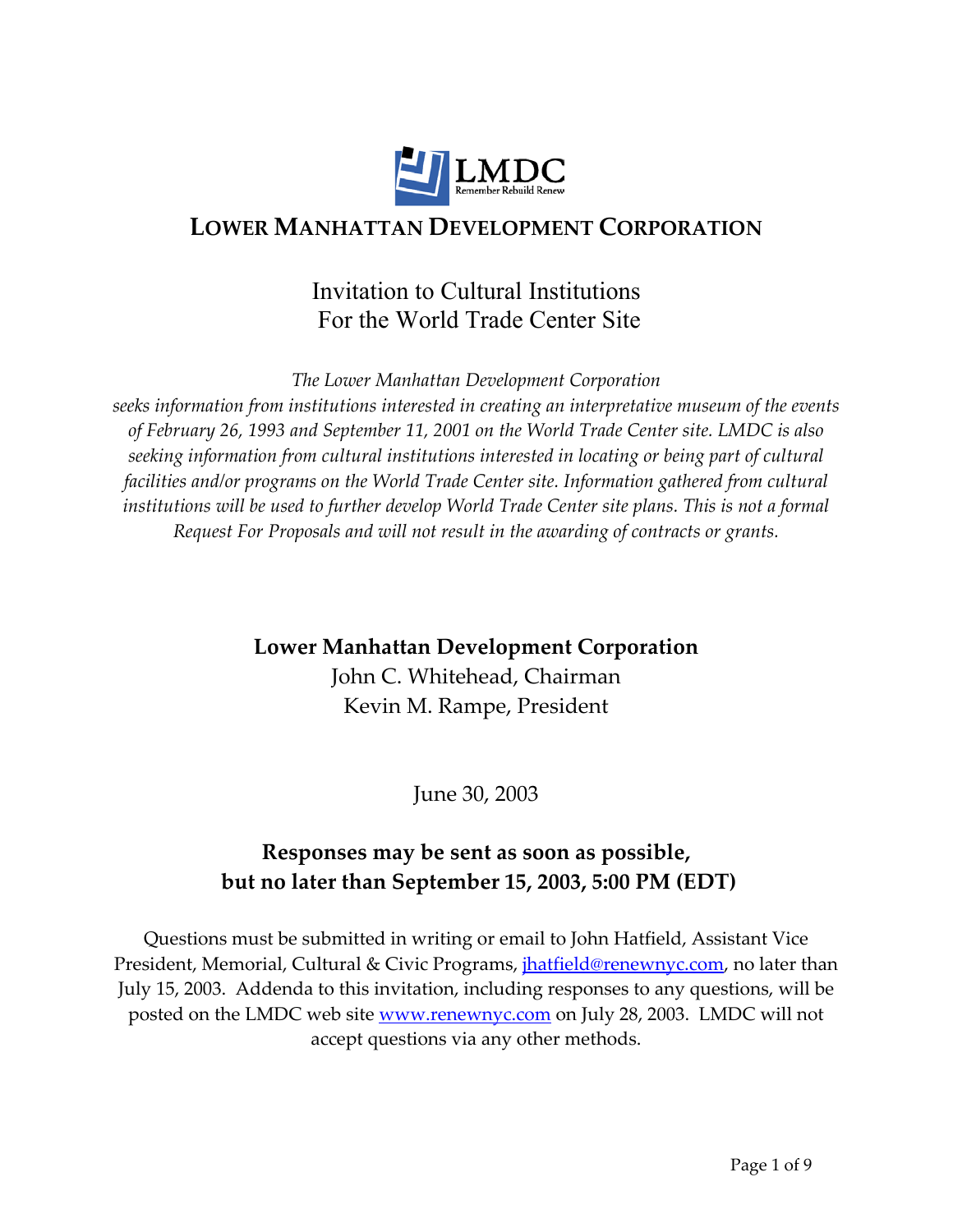### **I. Introduction**

The Lower Manhattan Development Corporation ("LMDC") was established in the fall of 2001 to redevelop and revitalize Lower Manhattan in the aftermath of September 11, 2001. LMDC is a subsidiary of the New York State Urban Development Corporation, doing business as Empire State Development Corporation ("ESDC"), a political subdivision and public benefit corporation of the State of New York, created by Chapter 24 of the Laws of New York, 1968, as amended. LMDC is governed by a sixteen member Board of Directors, eight of whom were nominated by the Governor of the State of New York and eight of whom were nominated the Mayor of the City of New York. LMDC is funded by federal appropriations administered by the United States Department of Housing and Urban Development ("HUD") through its Community Development Block Grant ("CDBG") program.

LMDC released a *"Blueprint for the Future of Lower Manhattan"* in 2002. This early document set forth principles and objectives for the revitalization of Lower Manhattan and included initiatives for culture. Since September 11, 2001, both New York State Governor George E. Pataki and New York City Mayor Michael R. Bloomberg have given their unwavering support to cultural institutions in Lower Manhattan. In April, Governor Pataki announced an invitation to cultural institutions around the world to express interest in locating on the World Trade Center site. Mayor Bloomberg has provided a *"Vision of Lower Manhattan"* that calls for an expanded role for culture in Lower Manhattan.

# **II. Objectives of the Invitation to Cultural Institutions ("ICI")**

In fulfilling its mission to revitalize Lower Manhattan, LMDC is seeking information from cultural institutions or organizations ("Respondents") interested in locating, or being a part of, cultural facilities or programs on the World Trade Center site.

An interpretive museum to the events of February 26, 1993 and September 11, 2001 located on the World Trade Center site is an essential element to memorialize and honor those who died. This museum should educate, inform and inspire by telling the individual stories of the victims and the contributions of all toward the rescue, recovery and relief efforts and allow for ongoing, changing programs. These events could be related within a broader social, political or historical context.

In addition to an interpretive museum to the events of February 26, 1993 and September 11, 2001, LMDC is in search of cultural institutions that will establish and maintain Lower Manhattan as a world class cultural destination full of vitality, energy and diversity. Cultural institutions animate a neighborhood and define a community. New cultural facilities and the activities they support will honor and celebrate life while providing an appropriate setting for remembrance.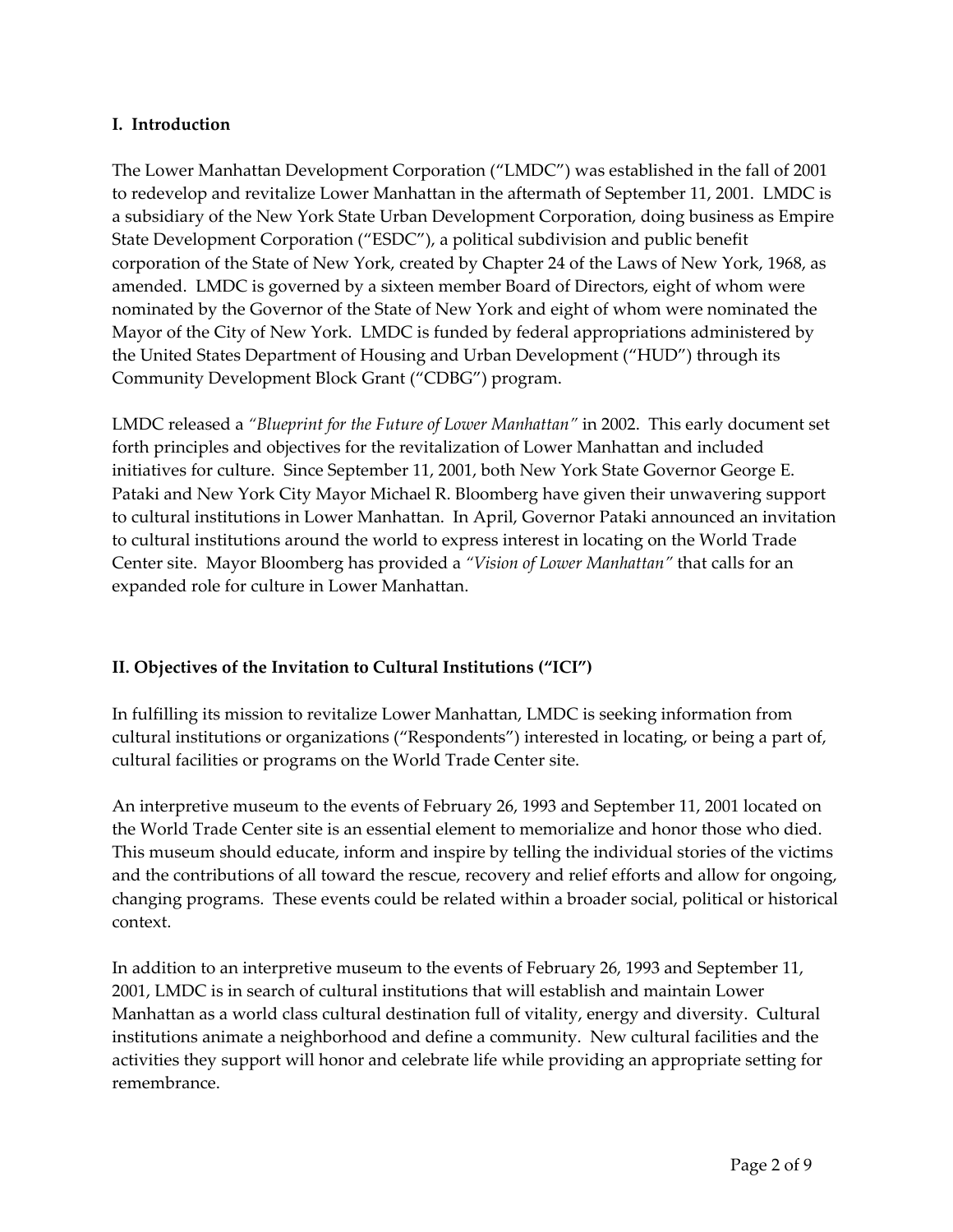The successful revitalization of Lower Manhattan will be, in part, dependent on the ability of cultural institutions to stimulate economic development. Commerce and creativity are interdependent economic drivers. Cultural facilities and activities that complement existing institutions will create a critical mass of opportunities that will improve the quality of life for workers, visitors and residents of Lower Manhattan.

The LMDC is committed to working with local, regional, national and international institutions of various scales and disciplines in developing a preeminent cultural district. The LMDC is interested in cultural organizations that are able to provide a diverse and broad range of cultural programs and activities for this growing residential and business district.

LMDC has received many unsolicited proposals from cultural organizations interested in being part of the redevelopment of the World Trade Center site. These proposals have included institutions interpreting the events of February 26, 1993 and September 11, 2001 within the context of freedom, democracy, and the history of NY; a performing arts center with multiple uses including facilities for theaters, music, opera and dance; and other cultural facilities for art, history and educational institutions with international programming. Institutions that have already expressed interest should respond to this ICI by resubmitting and updating their proposals. This ICI is also intended to solicit additional ideas from local, national and international cultural institutions.

The information collected through this process will be utilized to further develop the site plans for the World Trade Center area and to determine whether LMDC will make any commitment to cultural institutions interested in locating or programming on the World Trade Center site. This ICI is not intended for cultural institutions interested in proposing programs or facilities beyond the World Trade Center site. LMDC, in collaboration with New York State and New York City agencies, is developing an approach for the cultural development of Lower Manhattan.

LMDC is open to considering interest from a variety of Respondents including, but not limited to:

- 1. Museums or institutions whose mission would be to inform and educate people about the events of February 26, 1993 and September 11, 2001;
- 2. Centers for international culture;
- 3. Performing arts centers, theaters, cinemas;
- 4. Art, history, social or interpretive museums or institutions;
- 5. Educational institutions and/or libraries with cultural purpose and focus;
- 6. Programming for indoor and outdoor public spaces;
- 7. Visual art studios and performing arts rehearsal spaces; and
- 8. Multimedia and multidisciplinary organizations.

Joint ventures of individual organizations, collaborations or mixed-use facilities are encouraged.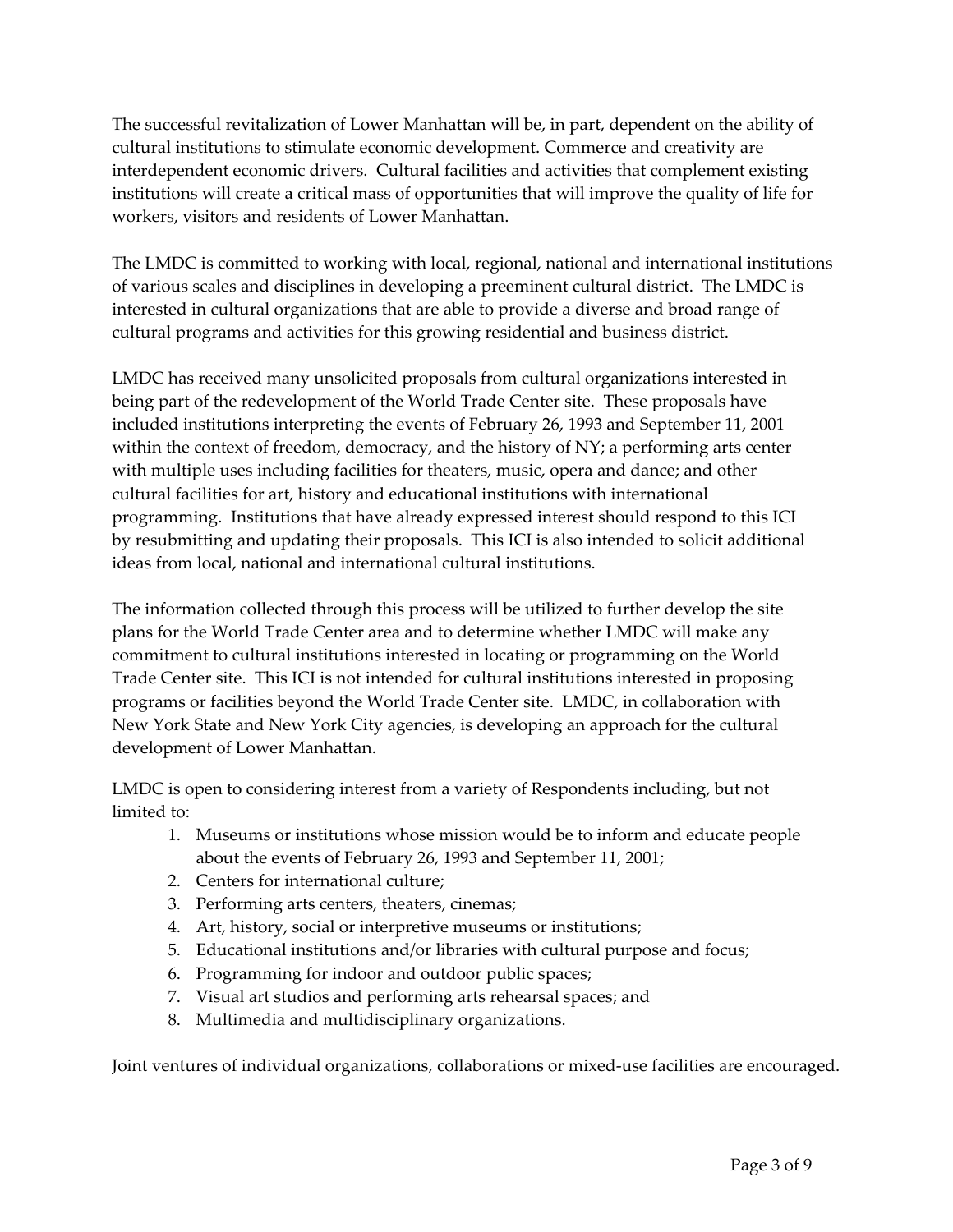### **III. World Trade Center Site**

#### *A. Context of Lower Manhattan*

Lower Manhattan enjoys many distinctive features, including historic monuments, great architecture, a waterfront on three sides, and a strong commercial and residential base. Anchored by Wall Street, Lower Manhattan is the global center of finance and the third largest central business district in the United States. It is also the fastest growing residential area in New York City. Lower Manhattan is also the center of New York City's government, home to several major educational institutions, and the site of several new and established museums and cultural institutions. Finally, Lower Manhattan is an important tourist destination, with more than seven million visitors per year, and millions more expected upon completion of the memorial. Within this context, the cultural development of the World Trade Center site must be done in a manner that is both respectful of the events that occurred there and supportive of broader objectives for the revitalization of Lower Manhattan.

For additional information on Lower Manhattan, visit www.LowerManhattan.info.

### *B. Recent developments of the overall World Trade Center Site plan*

The Studio Daniel Libeskind concept for the World Trade Center site plan preserves and reveals the slurry walls of the "bathtub" area as a symbol and physical embodiment of the resilience of American democracy and freedom in withstanding the attacks of September 11, 2001. The preserved slurry walls, together with the footprints of the twin towers, create the 4.7-acre site for the memorial competition.

This plan proposes several areas where cultural facilities may be developed around the memorial site. A proposed interpretive museum sits along the edge of the memorial site at September 11<sup>th</sup> Place, which is also one of the entrances to the memorial site. At street level, the World Trade Center site plan creates a lively public realm by restoring Greenwich and Fulton streets.

Two proposed grand spaces form entrances to the memorial site. On the east, the Wedge of Light creates a plaza along Fulton Street from the St. Paul's churchyard to the entrance to the proposed interpretative museum. The Fulton corridor reopens west of the Museum as the Park of Heroes, another major new open space.

For additional information on the World Trade Center site planning and a description of the Studio Daniel Libeskind plan, please go to the LMDC web site, www.renewnyc.com.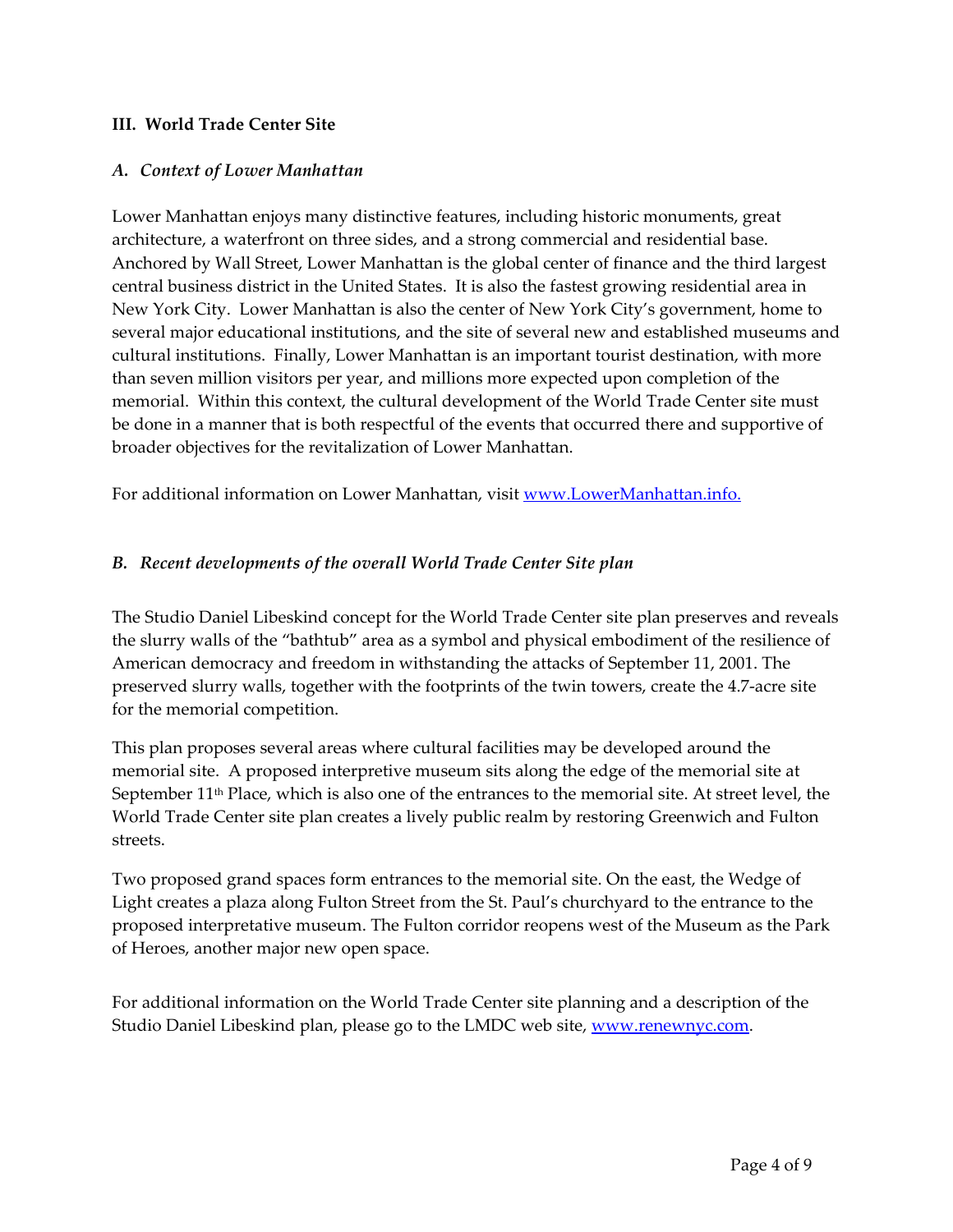### *C. Memorial*

On April 28, 2003 the LMDC launched then open, international World Trade Center site Memorial Competition. The competition seeks design concepts for a memorial to be built on the 4.7 acre area designated within the World Trade Center site plan. LMDC will select a design that will remember and honor all loss of life from the terrorist attacks on February 26, 1993 and September 11, 2001. A design concept will be selected in the fall of 2003 and will be developed in conjunction with the overall site planning process.

#### *D. Cultural areas*

Cultural organizations are a key element of the development of the World Trade Center site plan. The cultural buildings have been clustered to form a complex of institutions framing and protecting the memorial site. There are several locations on the site which Respondents may consider for facilities or programming. Illustrations of potential cultural facilities are indicated in the attached drawings. Respondents may express interest in proposing capital projects to locate on one or more of these sites. These drawings are for illustrative purposes only and are intended as placeholders for site planning. Further development of cultural facilities would be dependent upon specific architectural requirements of each cultural institution and/or program.

Respondents may propose to utilize a portion or the entirety of the proposed facilities, or public open spaces, described below. A preliminary breakdown of areas and opportunities for cultural facility development is as follows:

1. Museum (Southeast intersection of Greenwich St. and Fulton St.) estimated as 100,000 to 180,000 square feet.

- 2. North Cultural Building (along Fulton St.) estimated as 100,000 to 120,000 square feet.
- 3. South Cultural Buildings (along Greenwich St.)
	- 3a. South Cultural Building estimated as 35,000 to 45,000 square feet.
	- 3b. South Cultural Building estimated as 65,000 to 75,000 square feet.

4. Performing Arts Center (Northeast intersection of Greenwich St. and Fulton St.) estimated as 150,000 to 250,000 square feet.

# 5. Public Open Spaces

5a. Heroes Park estimated as 44,000 square feet.

5b. Wedge of Light estimated as 68,000 square feet.

5c. September 11th plaza (under museum) estimated as 30,000 square feet.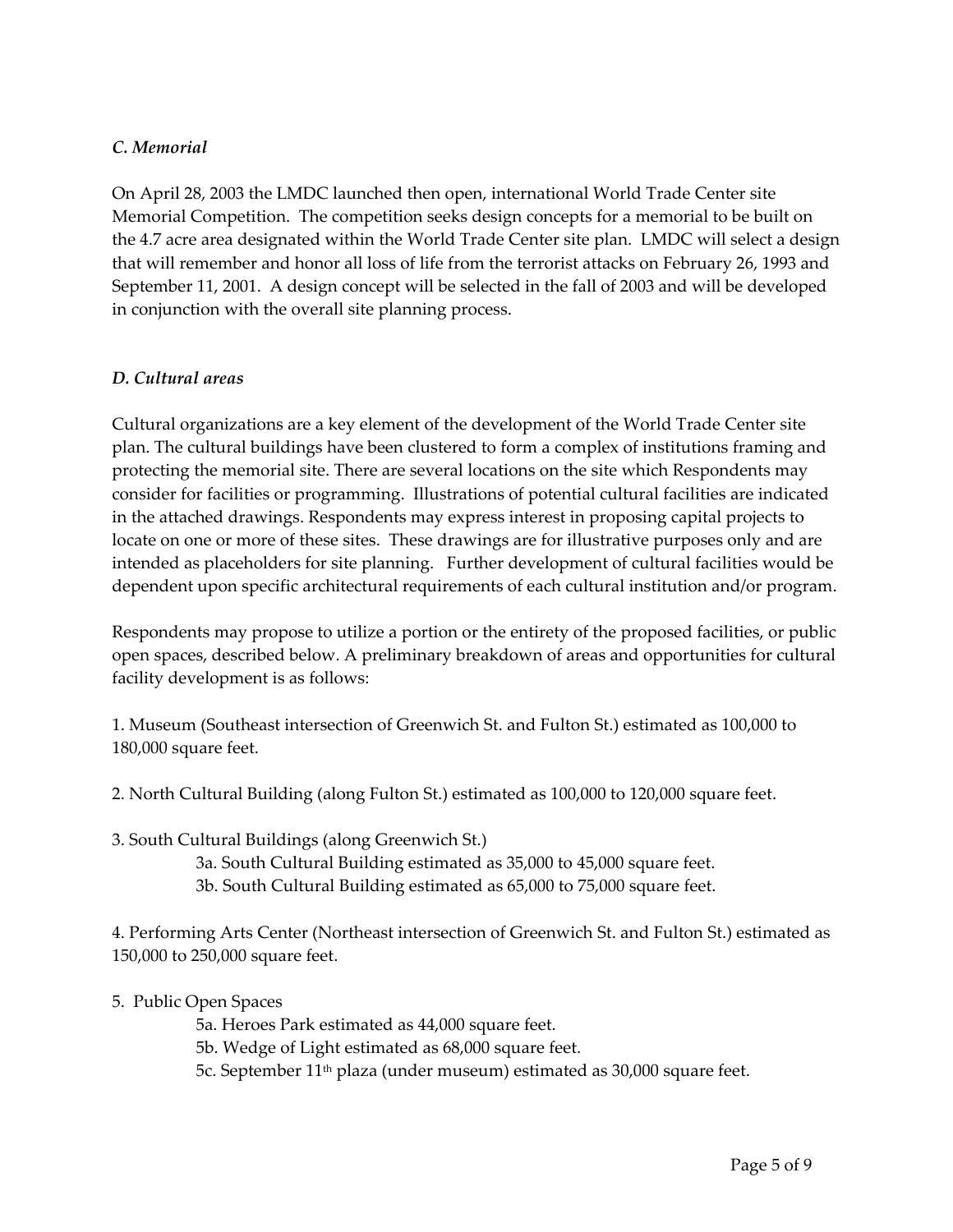The total area dedicated to cultural uses within the current site plan range is in excess of 400,000 square feet. Please refer to illustrations in Exhibits A, B and C for additional information.

# **IV. Submission Requirements**

Respondents interested in submitting their information are required to follow the recommended guidelines and instructions contained in this Invitation to Cultural Institutions ("ICI"). In the event it becomes necessary to revise any part of this ICI, revisions will be provided by an addendum posted on the LMDC web site: www.renewnyc.com. LMDC assumes no obligation, no responsibility and no liability for costs incurred by the Respondents.

Respondents should provide a clear and concise description of the proposed cultural organization's financial and management capabilities. LMDC appreciates that existing organizations may be able to provide a different level of detail than Respondents proposing ideas for organizations that do not yet exist.

# *A. Required Information*

1. Respondents to this invitation should clearly state the nature of their facility or program and whether their interest is in an interpretive museum for the events of February 26, 1993 and September 11, 2001 or another type of facility and/or cultural program on the World Trade Center site (information provided by Respondent should not exceed 1 page).

2. Description of cultural facility or program on the World Trade Center site including (information provided by Respondent should not exceed 2 pages):

a) Proposed programming and mission of cultural institution, including, as applicable, international aspects, community outreach and educational programs;

b) Documentation of a proven track record establishing the organization has accomplished the proposed program(s) or can accomplish the proposed program(s);

c) Description of previous experience with capital projects, development of new facility, as operator, manager, designer and/or builder and previous experience of key individuals with capital projects for cultural facilities or programs;

d) Current organizational structure including list of Board of Directors; and

e) Disclosure of any conflicts of interest and other information/issues that LMDC should be aware of for the purposes of this ICI.

3. Financial information, to the extent possible, including (information provided by Respondent should not exceed 3 pages):

a) Pro Forma capital budget cost of construction, including detailed sources breakdown;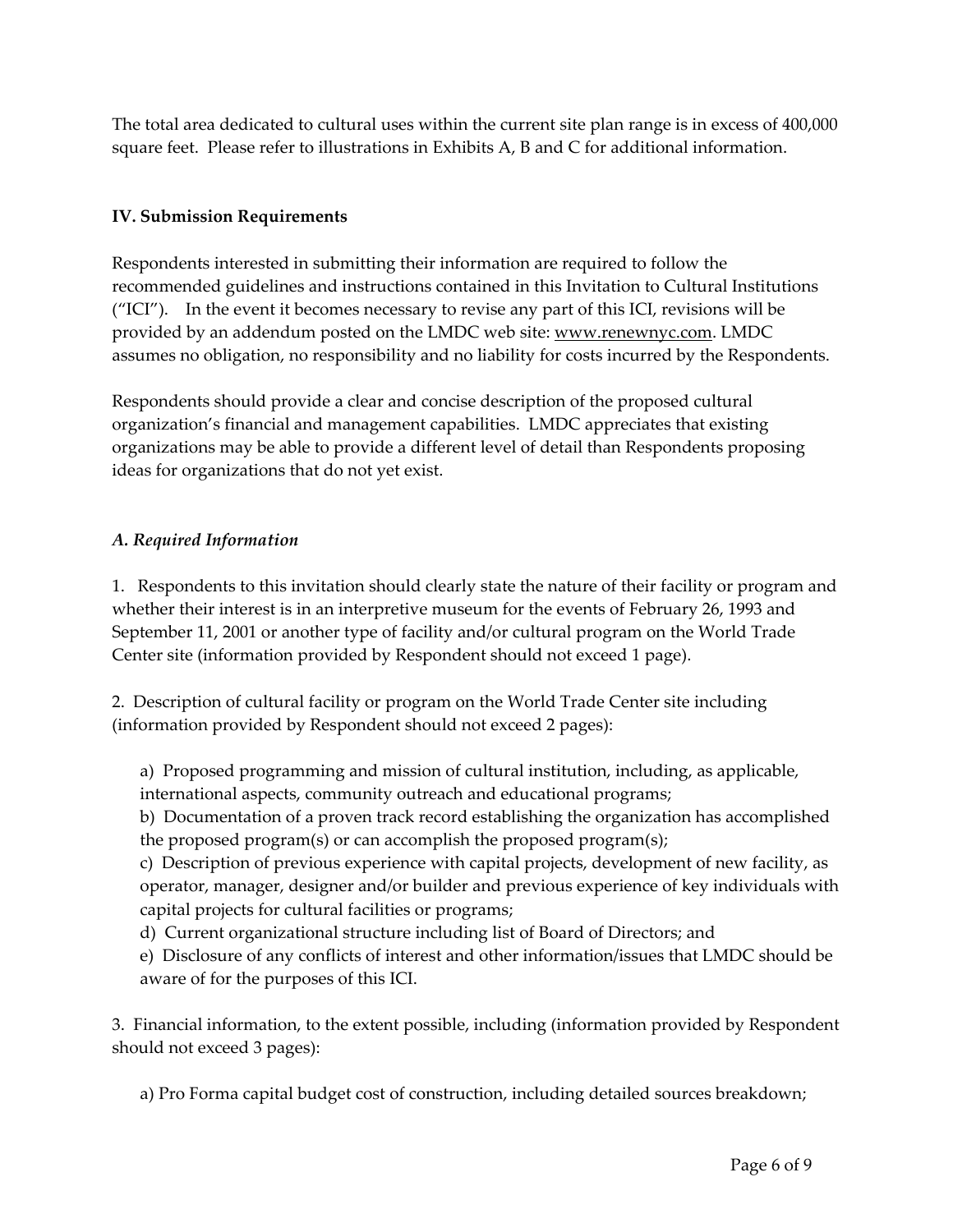b) Pro Forma operating budget including capitalized interest and start up expenses specified above;

d) Description of prior experience with capital campaigns;

e) Description of prior experience with debt offerings or other borrowings;

f) Summary of the most recent three years of financial statements of operational expenses;

g) Potential contribution to the economic development of the World Trade Center site;

Lower Manhattan community, and New York City; and

h) Indicate federal tax status as a profit or nonprofit institution, e.g. IRC  $501(c)(3)$ .

Respondents may not assume any financial contribution from LMDC toward programming and/or capital costs of construction. Respondents need not include items relating to costs associated with the acquisition or lease of the land.

4. Detailed description of facility uses and building requirements including a range of both footprint areas and total square feet. If available, a summary of an architectural program outlining the types of use and amount of square feet required for various spaces within the proposed facility would be helpful (Information provided by Respondent should not exceed 2 pages).

5. All Respondents must complete, to the extent possible, Attachment 1: Summary of Response.

# *B. Instructions for Respondents*

All responses must contain the Required Information described above to the extent possible. All information must be presented in a single volume and provided on standard 8.5 by 11 inch paper, minimum of 12 point type size, single spaced, and not exceed nine (9) pages including Attachment 1: Summary of Response. If you respond to this ICI, please prepare five (5) bound copies and one unbound copy of responses. All responses must be received by LMDC no later than 5:00 p.m. EDT on September 15, 2003 at the address set forth below. LMDC may consider written requests for deadline extensions and will announce any extensions on our web site, www.renewnyc.com.

Please deliver copies of your responses to: John Hatfield Assistant Vice President Memorial, Cultural & Civic Programs Lower Manhattan Development Corporation One Liberty Plaza, 20th Floor New York, NY 10006 Attn: Culture on WTC site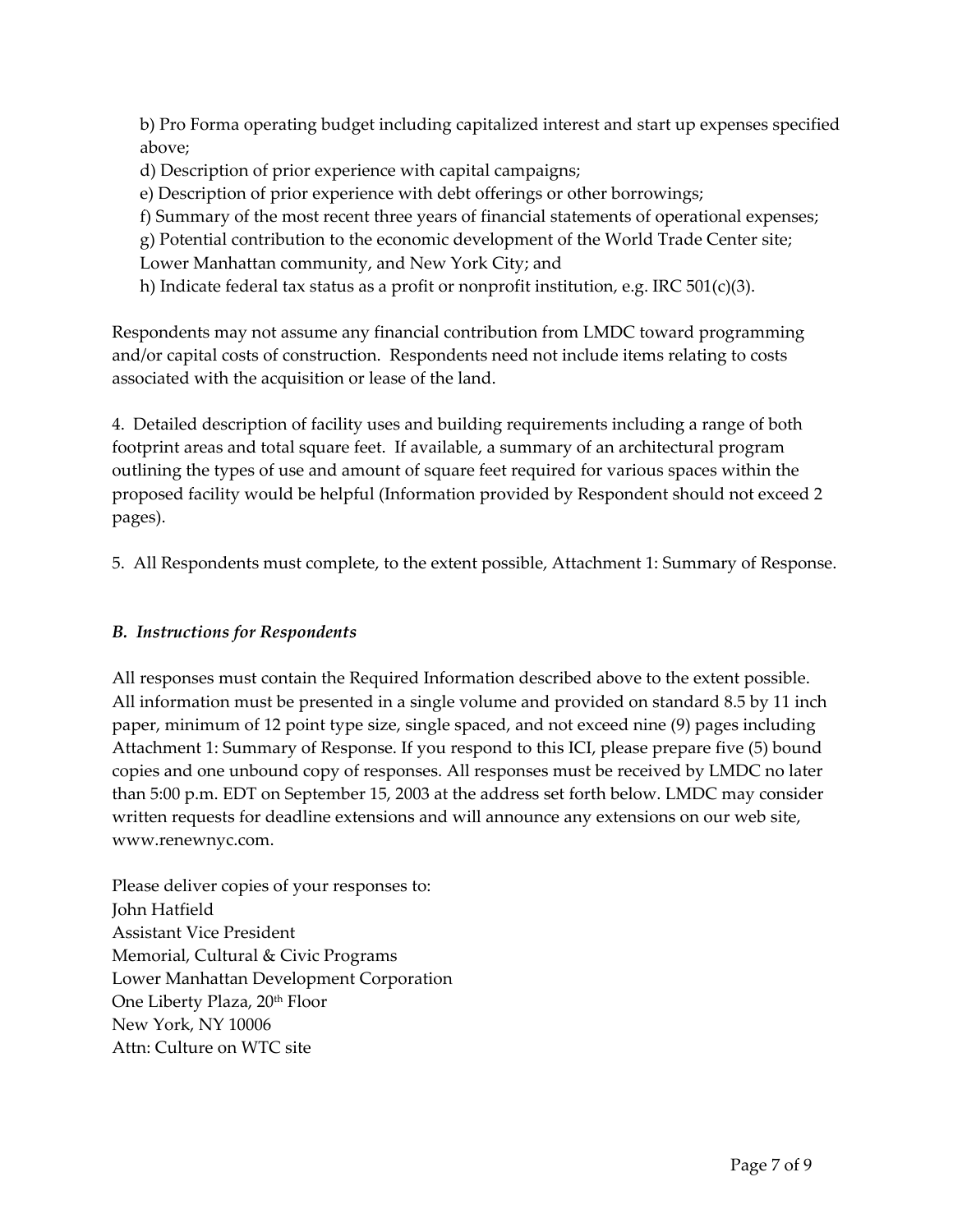# *C. Schedule*

- June 30, 2003 ICI Issued. Responses may be sent immediately after this date.
- July 15, 2003 Questions due.
- July 28, 2003 Answers posted on web site.
- September 15, 2003 Responses to invitation due.

### *D. Plans*

LMDC will consider the submitted information beginning in the fall of 2003 along with information developed through other planning initiatives. The information gathered from these processes will be used to further develop World Trade Center site plans.

### **V.****Questions and Addenda**

Any addenda to this ICI will be posted on the LMDC web site, www.renewnyc.com.

Questions about this ICI must be submitted by July 15, 2003 in writing or via email to John Hatfield, *jhatfield@renewnyc.com*. Answers to all questions will be posted on our web site by July 28, 2003.

# **VI. Legal information**

#### *A. Disclaimer*

The issuance of this ICI and the submission of information by a Respondent or the acceptance of such information by LMDC do not obligate LMDC in any manner. This ICI seeks information that will assist LMDC in its planning efforts.

LMDC reserves the right (i) to amend, modify, or withdraw this ICI, (ii) to revise any requirements of this ICI, (iii) to require supplemental statements or information from any firm, (iv) to accept or reject any or all responses hereto, (v) to extend the deadline for submission of responses thereto, (vi) to select and to negotiate, or hold discussions or enter into agreements with any firm for cultural or related facilities at any time before, during or after the submission dates referred to herein, (vii) to waive defects and allow corrections of deficient responses which do not conform to the instructions contained herein, and (viii) to cancel this ICI, in whole or in part, if LMDC deems it in its best interest to do so. LMDC may exercise the foregoing rights at any time without notice and without liability to any firm or any other party for their expenses incurred in the preparation of the responses hereto or otherwise. Responses to this ICI will be prepared at the sole cost and expense of the firms. No copies of materials submitted in